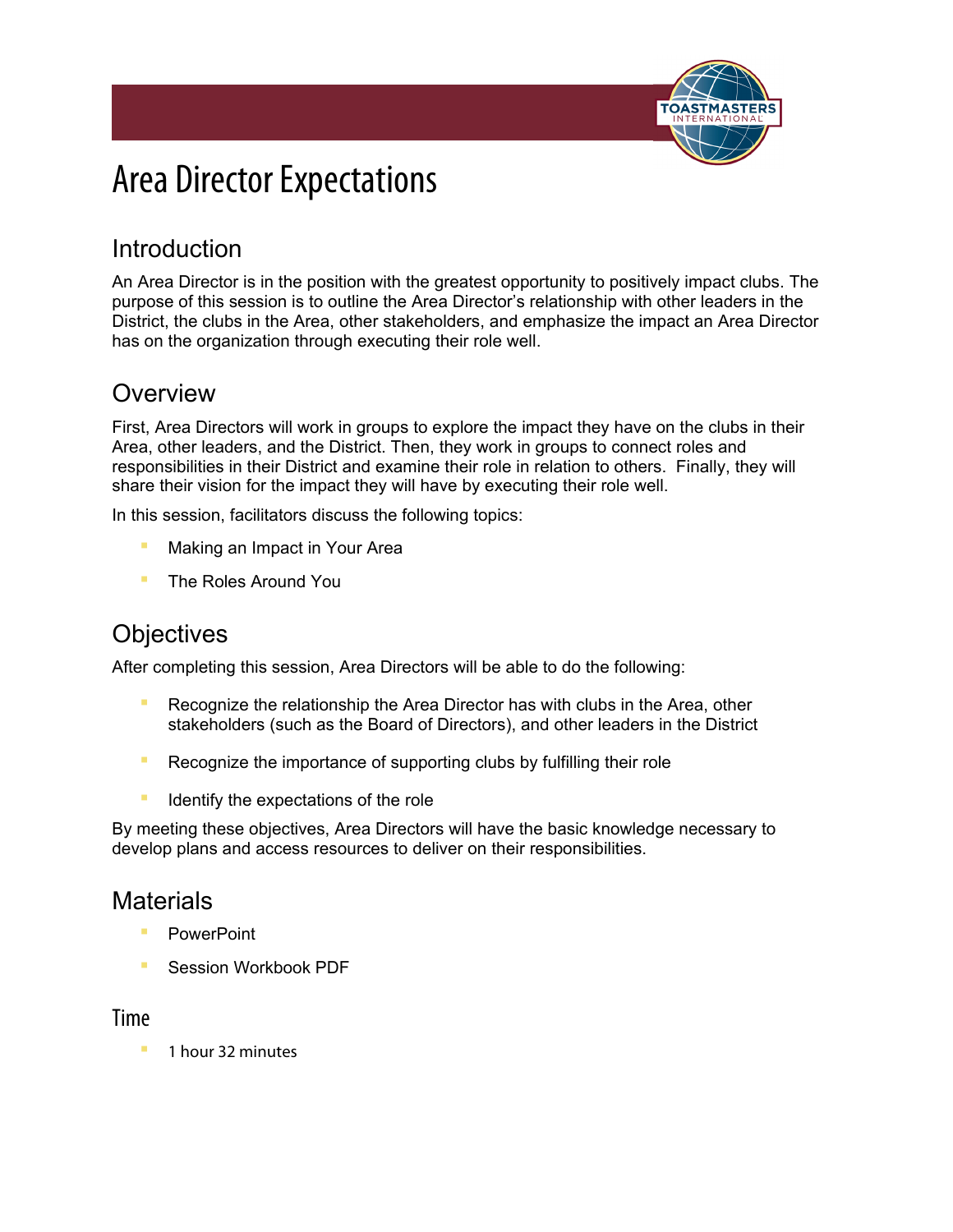

## Facilitated Session

(92 minutes)

In this session, Facilitators deliver the following topics:

- **■** Making an Impact in Your Area
- **The Roles Around You**

#### Sequence

- Introduction (5 minutes)
- **E** Making an Impact in Your Area? (43 minutes)
	- **Title Slide (up to 2 minutes)**
	- **Breakout Room Activity (up to 28 minutes)**
	- **Whole Room Discussion slides 1-4 (up to 10 minutes)**
	- **Review slide (up to 3 minutes)**
- The Roles Around You (34 minutes)
	- **Title Slide (up to 2 minutes)**
	- **Breakout Room Activity (up to 23 minutes)**
	- **Whole Room Discussion slides 1-2 (up to 6 minutes)**
	- Review slide (up to 3 minutes)
- Conclusion and Assessment (10 minutes)
	- **Conclusion Slide (up to 4 minutes)**
	- **Assessment Slide (5 minutes)**
	- **What's Next Slide (up to 1 minute)**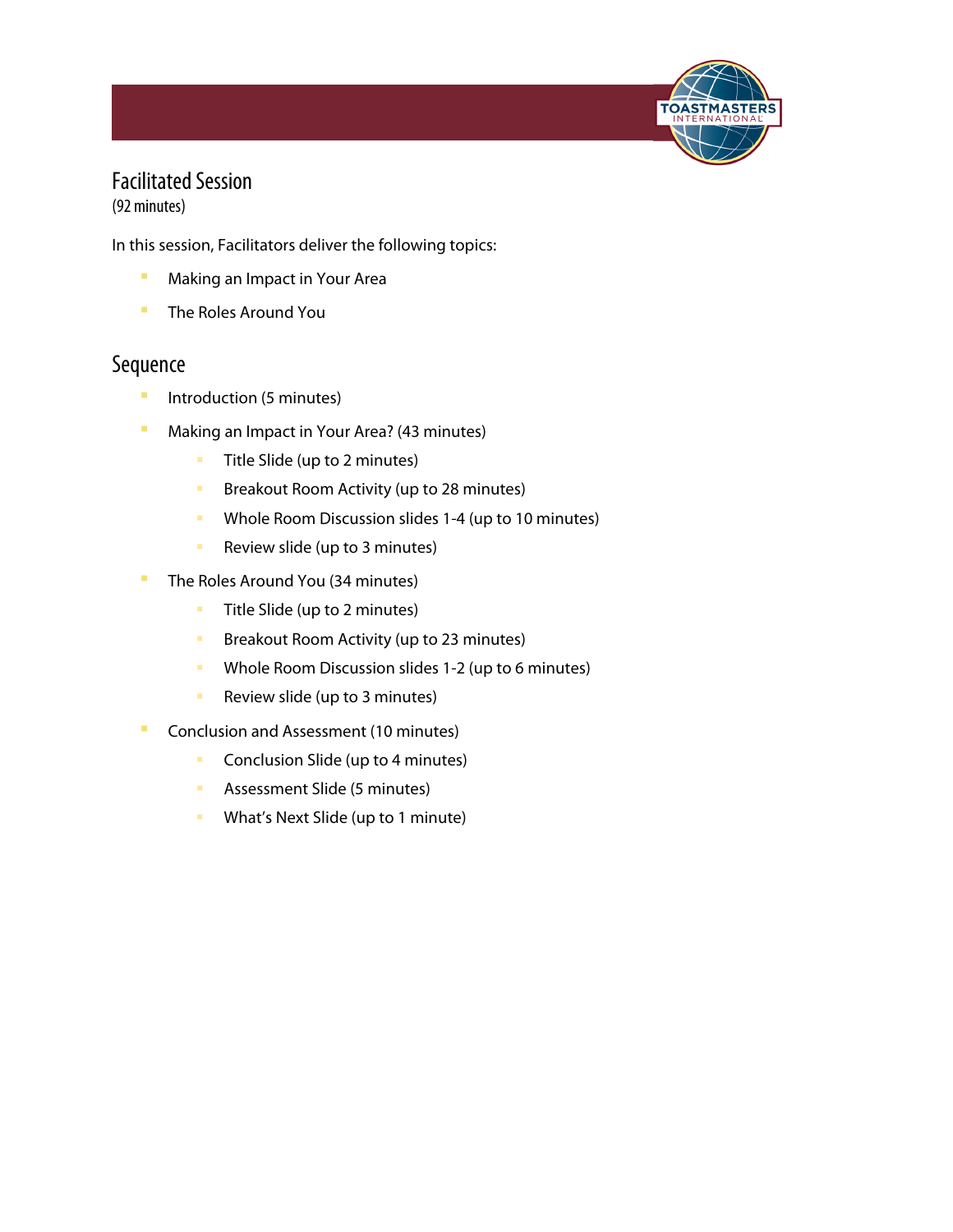

# Facilitated Session

(58 minutes)

In this session, Facilitators deliver the following topics:

- **■** Making an Impact in Your Area
- The Roles Around You

#### Sequence

- **·** Introduction (5 minutes)
- Making an Impact in Your Area? (43 minutes)
	- **Title Slide (up to 2 minutes)**
	- **Breakout Room Activity (up to 28 minutes)**
	- **Whole Room Discussion slides 1-4 (up to 10 minutes)**
	- **Review slide (up to 3 minutes)**
- **Conclusion and Assessment (10 minutes)** 
	- **Conclusion Slide (up to 4 minutes)**
	- **Assessment Slide (5 minutes)**
	- **What's Next Slide (up to 1 minute)**